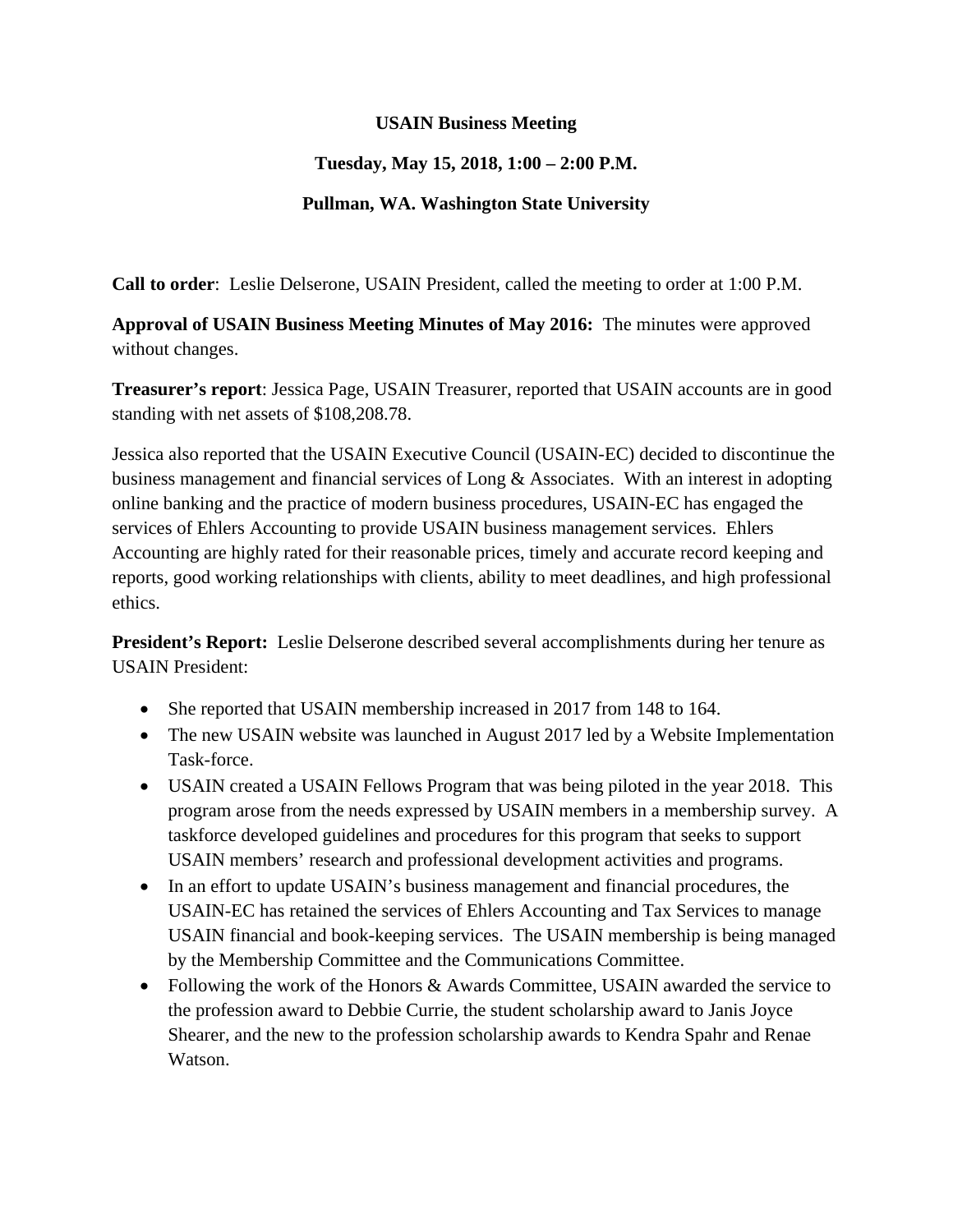**Bylaws Amendments:** Sarah Williams methodically presented the revisions to the *Procedures and Rules* document highlighting sections that had some minor edits and seven sections that had some significant changes. The changes to the Bylaws needed to made because of the switch to using Wild Apricot for membership and website management and also to align the Bylaws with the USAIN *Procedures and Rules*. There was a motion to adopt the suggested changes to the *Procedures and Rules* document. The motion carried by a majority vote.

**USAIN 2018 Conference Update:** Jodee Kuden, USAIN 2018 Conference Co-Chair presented this report on behalf of the Conference Program Planning Committee and Co-Chair Lara Cummings. Jodee reported that the conference has 18 sponsors, 9 exhibitors, 80 paid members, 10 pre-conference attendees, and some attendees on the hike, winery and beer tours. Jodee also reported that the conference is projected to have a net profit.

**Announcement of Award Winners:** Leslie Delserone, USAIN President, announced the award winners as follows: the service to the profession to Debbie Currie; the student scholarship to Janis Joyce Shearer; and the new to the profession scholarship to Kendra Spahr and Renae Watson.

**Project CERES Update**: Amy Paster serves as an ex-officio member of the Preservation and Digital Library Committee that oversees Project CERES which has been running for five years to date. She reported that in 2018, only one institution submitted a Project CERES proposal. Committee members are also considering the possibility of awarding substantial amounts, given the realization that the metadata work on digital projects requires more personnel and financial commitments.

**Committee and Interest Group Appointments and Recognition of Service**: The President thanked all who served on USAIN Committees and Interest Groups (IGs). All committees and Interest Groups submitted reports of plans and activities except for two, AERIE and Technology Trends IG. Attendees were encouraged to participate actively through service on committees and IGs. The USAIN Past-President will facilitate the committee and IG membership assignments.

**Introduction and Recognition of the Executive Council:** Leslie Delserone recognized USAIN Executive Council as follows:

> President: Leslie M. Delserone Past-President: Sarah C. Williams President-elect: Kristen Mastel Secretary: Claudine Jenda Treasurer: Jessica Page Directors: Amy Paster, Suzanne Stapleton, Florian Diekmann, Megan Kocher, Necia Parker-Gibson, Melody Royster NAL representative: Jill James